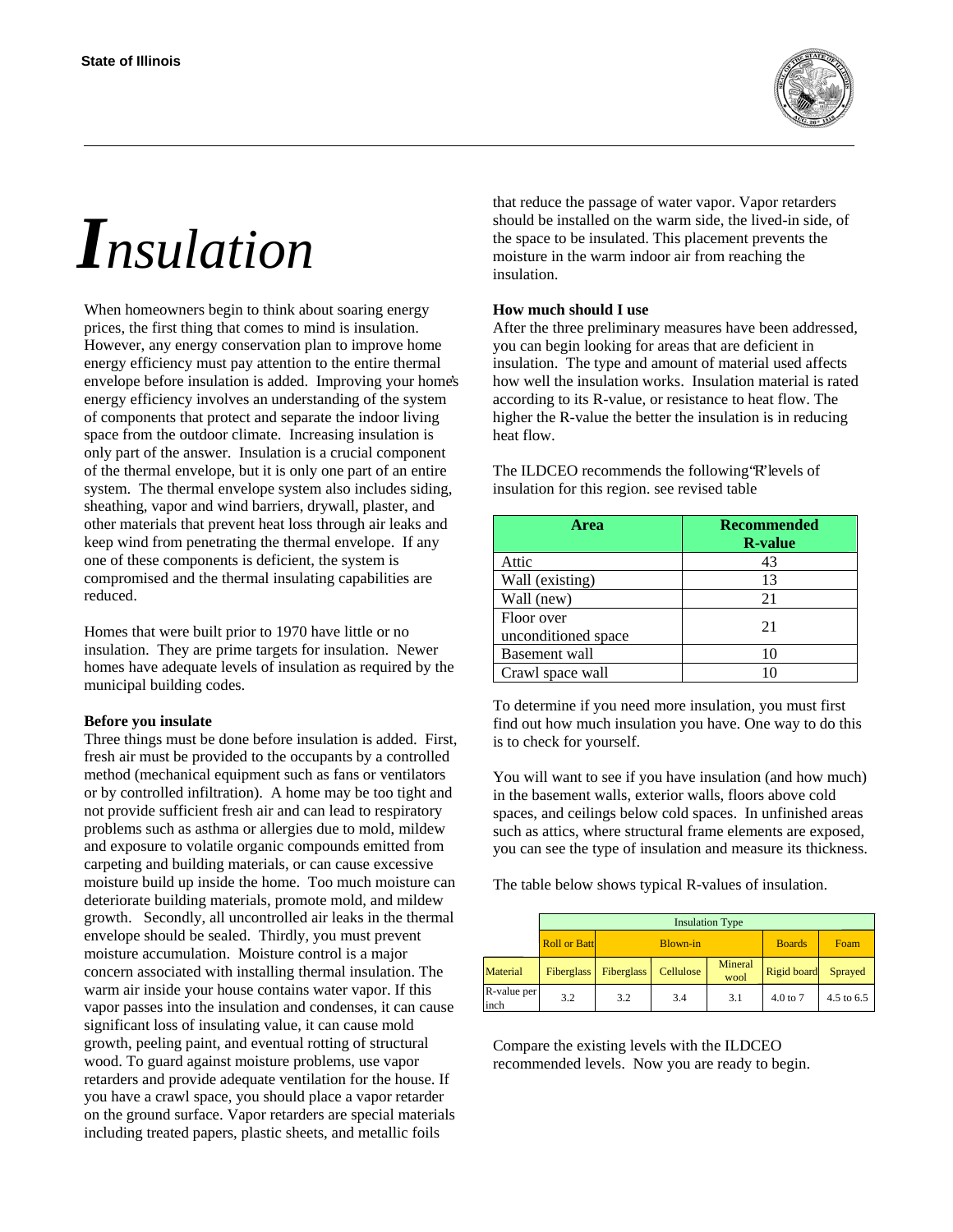#### **Where to insulate**

The following diagram illustrates where insulation should be added. The simple rule of thumb to follow is to insulate components that are adjacent to the outside or intentionally unheated areas.



**1.** In unfinished attic spaces, insulate between and over the floor joists to seal off living spaces below.\* **1A.** attic access door

**2.** In finished attic rooms with or without dormer, insulate: **2A.** between the studs of "knee" walls;

**2B.** between the studs and rafters of exterior walls and roof;

**2C**. ceilings with cold spaces above;

**2D.** extend insulation into joist space to reduce air flows.

**3.** All exterior walls, including:

**3A.** walls between living spaces and unheated garages, shed roofs, or storage areas;

**3B**. walls above ground level; 3C foundation walls in heated basements, full wall either interior or exterior.

**4.** Floors above cold spaces, such as vented craw spaces and unheated garages. Also insulate:

**4A.** any portion of the floor in a room that is cantilevered beyond the exterior wall below;

**4B.** slab floors built directly on the ground;\*\*

**4C.** as an alternative to floor insulation, foundation walls of unvented crawl spaces;

**4D.** extend insulation into joist space to reduce air flows.

**5.** Band joists.

**6.** Replacement or storm windows and caulk and seal around all windows and doors.

Notes:

\*Well-insulated attics, crawl spaces, storage areas, and other enclosed cavities should be ventilated to prevent excess moisture build-up. \*\*For new construction, slab on grade insulation should be installed to the extent required by building codes, or greater.

#### **What kind should I use**

Once you have located the areas in your house requiring insulation, and have determined what R-value is needed, you will need to decide what type to buy. Some types of insulation require professional installation, and others you can install. You should consider the several forms of insulation available, their R-values, and the thickness needed. Remember, for a given type and weight of insulation, the thicker it is, the higher the R-value.

The type of insulation you use will be determined by the nature of the spaces in the house that you plan to insulate. For example, since you cannot conveniently "pour" insulation into an overhead space, blankets spray or board products, are used between the joists. The most economical way to fill closed cavities in finished walls is with blown-in insulation applied with pneumatic equipment or with foamed-in-place foam insulation.

It is important to know that the different forms of insulation can be used together. For example, you can add batt or roll insulation over loose-fill insulation, or vice-versa. Usually, material of higher density (weight per unit volume) should not be placed on top of lower density insulation that is easily compressed. Doing so will reduce the thickness of the material underneath and thereby lower its R-value. In cold climates, some low-density loose-fill insulation allows air to circulate between the top of your ceiling and the attic. This air circulation can decrease the effective thermal resistance of the insulation. You can eliminate this air circulation by covering the loose-fill insulation with a blanket insulation product or with a higher density loose-fill insulation.

#### **Basic forms of thermal insulation**

**Blankets,** in the form of batts or rolls, are flexible products made from mineral fibers. They are available in widths suited to standard spacings of wall studs and attic or floor joists. Continuous rolls can be hand-cut and trimmed to fit.

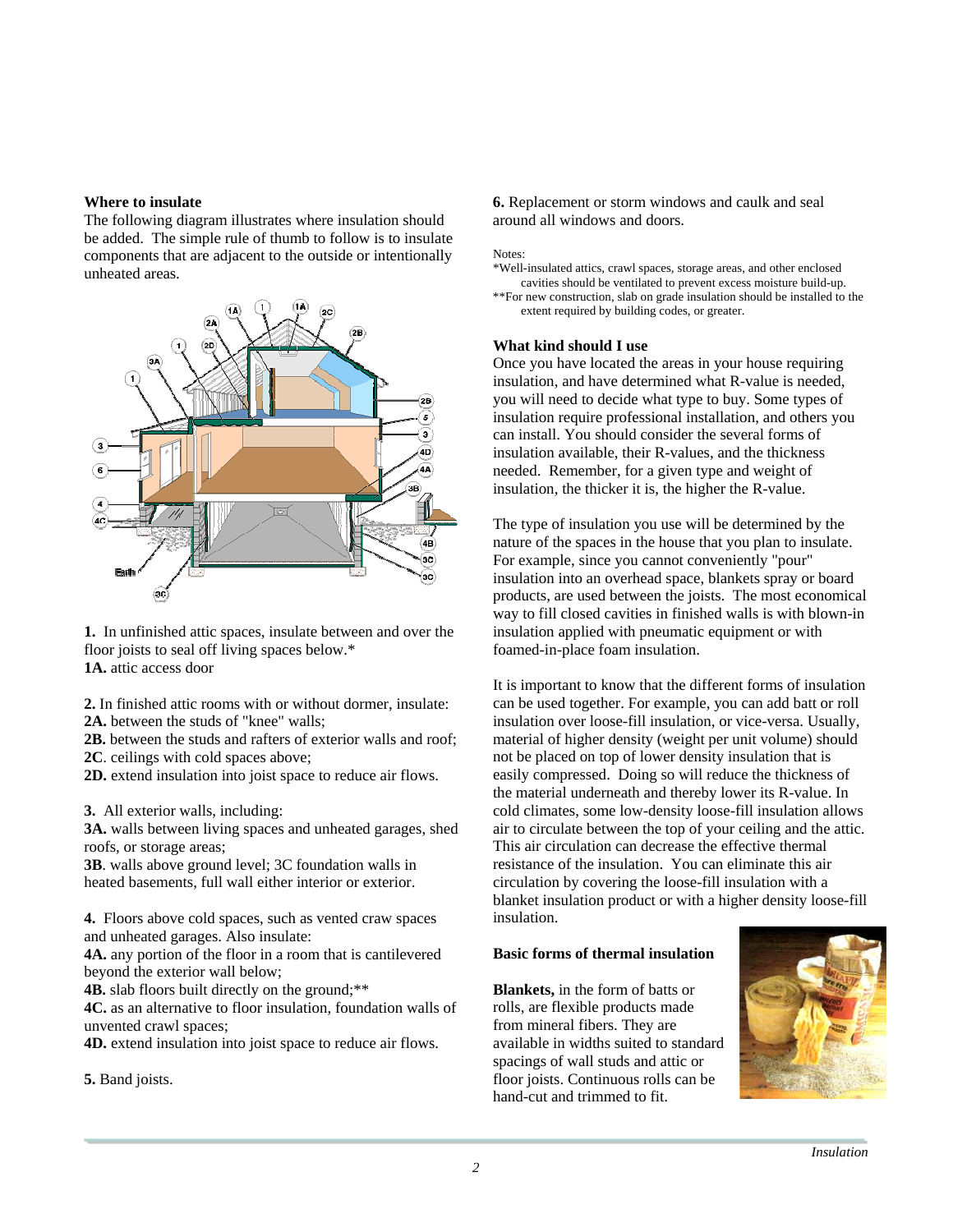They are available with or without vapor retarder facings. Batts with a special flame-resistant facing are available in various widths for basement walls where the insulation will be left exposed.

**Blown-in** loose-fill insulation includes loose fibers or fiber pellets that are blown into building cavities or attics using special pneumatic equipment. Another form includes fibers that are co-sprayed with an adhesive to make them resistant to settling. The blown-in material can provide additional resistance to air infiltration if the insulation is sufficiently dense.

**Foamed-in-place** foam insulation can be applied by a professional applicator using special equipment to meter, mix, and spray into place. Foam can also help to reduce air leaks.

**Rigid insulation** is made from fibrous materials or plastic foams and is pressed or extruded into board-like forms and molded pipe-coverings. These provide thermal and acoustical insulation, strength with low weight, and coverage with few heat loss paths. Such boards may be faced with a reflective foil that reduces



heat flow when next to an air space.

**Reflective insulation systems** are fabricated from aluminum foils with a variety of backings such as kraft paper, plastic film, polyethylene bubbles, or cardboard. The resistance to heat flow depends on the heat flow direction, and this type of insulation is most effective in reducing downward heat flow. Reflective systems are typically located between roof rafters, floor joists, or wall studs. If a single reflective surface is used alone and faces an open space, such as an attic, it is called a *Radiant barrier*. Radiant barriers are installed in buildings to reduce summer heat gain and winter heat loss. All radiant barriers must have a low emittance (0.1 or less) and high reflectance (0.9 or more).

## **Insulation Priorities**

• Provide the recommended level of insulation under floors above unheated spaces, around walls in a heated basement or unventilated crawl space, and on the edges of slabs-ongrade.

It is most important to:

• Insulate your attic to the recommended level, including the attic door, or hatch cover.

#### **Basement insulation**

Insulating the basement is relatively expensive, but it makes a significant difference in comfort and energy use and adds to the living space of the home. Two options for insulating the basement are presented; insulating from the outside and insulating from the inside. When considering insulating from the inside, you must make sure that the walls are perfectly dry. You may need to trench outside the wall to add a waterproofing membrane (if you need to do this, then consider adding exterior insulation) if you have cracks, or repair faulty gutters or downspouts. The concern with damp basement walls is that interior basement wall insulation could likely create of conditions favorable to formation of mold and mildew. Waterproof paint, by itself, is not an effective remedy against moisture problems. After resolving outside sources of the problem, then waterproof paint can be applied before insulating and finishing the inside.

#### **Exterior insulation method**

The preferred method, from a building science perspective, is to insulate the wall on the outside with rigid insulation suitable for below-grade installations. The advantages are: • Insulating the outside of the basement works well with dampproofing and foundation drainage. Insulation can act as a drainage layer, keeping surface and ground water away from the foundation.

• Basement walls are kept at room temperature protecting the structure, reducing the risk of interior condensation and increasing comfort. The disadvantages are the disturbance of landscaping, the need to cover the insulation above grade, and leaving an unfinished interior basement wall. Insulating the exterior will, in effect, tighten the basement walls and reduce the airflow.

## **Interior insulation methods**

For dry interior basement walls, extruded polystyrene insulation with a wall side vapor retarder is a recommended insulation system. This is intended for an extruded foam plastic insulation (extruded polystyrene, or equivalent with a similar water vapor permeability) and is designed to keep the insulation protected from exterior moisture sources. The rigid insulation will serve as its own partial vapor retarder (allowing drying of any absorbed moisture to the inside).

## **Do not forget the rim joist**

The rim joist is the wood member that wraps around the basement perimeter above the foundation wall. It is part of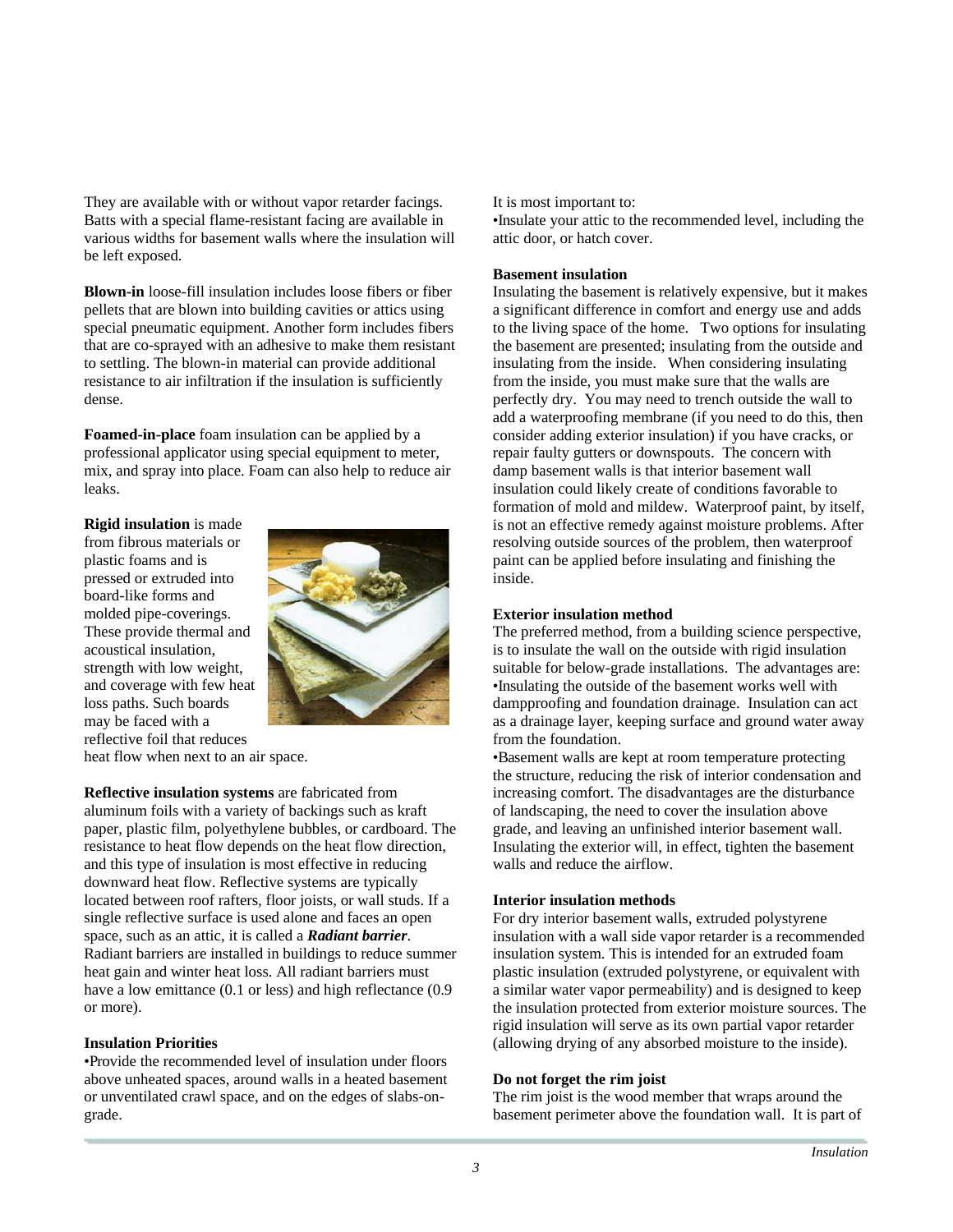the first floor, floor-framing system. This area is susceptible to thermal deficiencies since it is sometimes concealed above a dropped or plaster ceiling.

To insulate and to prevent moisture buildup in the rim joist cavity, it is recommended not to stuff the rim with fiberglass batt insulation. Instead, use foil-faced polyisocyanurate insulation. Seal the foil-faced insulation in place by caulking the edges.

## **Exterior wall insulation**

The insulation of exterior walls is an expensive measure that requires the services of a contractor. Costs range from 30 cents to \$1.65 per square foot (about \$1,500 for an average home), but savings could amount to 20 percent of heating and cooling costs. In some older homes, the exterior walls are not only uninsulated but the cavity between the inside and outside walls is often open to both the basement and the attic. As a result, a circulating column of air conducts heat from the basement, past the inner living space, up to the attic, and out of the house. One study showed that blowing high-density cellulose into the wall cavity of an old house could reduce air leakage by 50 percent.

If you own a wood sided home or a brick veneer home, insulation may be added in the wall stud cavity. It may be necessary to remove the interior drywall to install roll or batt insulation and may prove to be expensive. Nevertheless, if you plan to remodel, insulation may be blow-in from the inside and the holes will be patched as part of the remodeling. In homes that have wood siding, insulation may be blow-in from the outside. This is best done by a contractor who has a good knowledge of building construction and can foresee where obstructions may occur, such as fire stops in cavities. The contractor may use an infrared camera during the process to verify that the wall is completely insulated.

In some cases where the house is built using balloon framing, it may be possible to pour-in insulation from the attic. Balloon framing is a construction method that hangs the floors to the outside walls. This building technique

creates shafts between the framing members that run from basement to attic.

In homes that have solid brick walls, the choices are limited and expensive. Insulating from the outside requires the



installation of furring strips to hold the insulation system in place. The insulation (usually rigid board) is secured to the furring strips and a coating is added to protect the insulation from the elements.

The second option for solid brick walls is to insulate from the inside. Since the walls usually have a f'or  $\frac{3}{4}$  furring strips between the wall and wood lath, spray foam insulation may be injected into the cavity. This requires drilling through the interior wall finish. This option is not recommended if pulley-wells are used for your windows as the foam may fill these cavities making the windows inoperable.

It makes more sense to add the insulation over the plaster finish. Depending on what type of insulation you choose to use, you will loose a certain amount of living floor space. For instance, if you choose to use fiberglass batt insulation, you will need to install 3' of insulation to obtain an R-11 rating. This means that you will loose approximately 4" of floor space for each wall you insulate. If you choose to use rigid board insulation, you only need 1½" for the R-11 rating and you may only loose about 2" for every wall insulated.

## **Attic or Ceiling Insulation**

Insulating an attic will cost between \$100 and \$1,000 depending on whether the attic already has some insulation or not. Annual heating savings should range from around 5 percent—if insulation is being added to present insulation—to as much as 30 percent if the attic had no insulation at all.

Placing insulation in the attic floor is usually easy, requiring only laying the material between the parallel joists of the frame. Be careful about where you step in the attic. Walk only on the joists so that you won't fall through the drywall ceiling. You may need to place walking boards across the tops of the joists to make the job easier. Remember that it is important to seal up air leaks between your living space and the attic before adding insulation in your attic. Also, bear in mind that insulation placed between joists, rafters, and studs does not retard heat flow through the exposed frame.

## **Caution**

Follow these safety precautions. Do not cover or hand-pack insulation around bare stovepipes, electrical fixtures, motors, or any heat-producing equipment such as recessed lighting fixtures. In addition, if your home is very old, you may want to have an electrician check to see if the electrical insulation on your wiring is degraded or if the wires are overloaded. In either of these two situations, it may be hazardous to add thermal insulation within a closed cavity